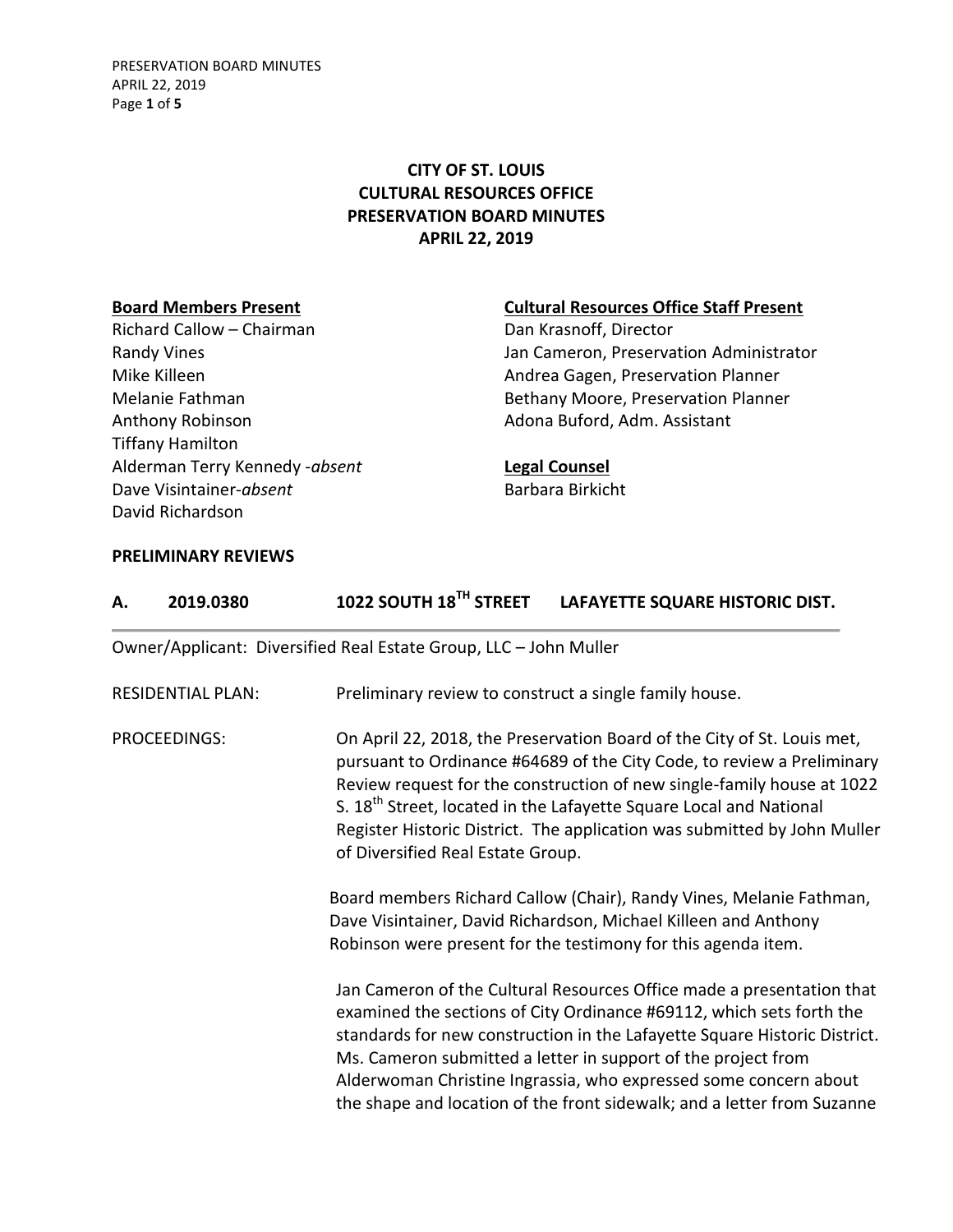Sessions and Philip Lamczyk, Co-Vice Presidents of the Lafayette Square Development Committee, expressing a number of objects to project details.

She testified that the proposed design complied with most of the Standards and followed an appropriate Model Example at 920 Lami Street. However, the design deviated from the Standards in the fenestration pattern and detailing of the north elevation, a street façade and in the large glazed areas of the rear elevation, also streetvisible. Ms. Cameron recommended that the Preservation Board grant preliminary approval with the stipulation that the fenestration pattern be addressed and that the glass areas of the rear façade be screened by having porches decks installed above them at the first and second story levels.

John Muller, project developer, spoke on his own behalf and stated that he was willing to work with the Cultural Resources Office and the Lafayette Square Development Committee to refine the design.

| <b>FINDINGS OF FACTS:</b> | The Preservation Board found that:<br>the proposed site for construction, 1022 South 18th Street, is<br>٠<br>located in the Lafayette Square Local Historic District;<br>the proposed building will be on a prominent site in the<br>$\bullet$<br>center of the historic district and directly adjacent to Harris<br>Row, a City Landmark;<br>all elevations of the building will be visible from the street.<br>$\bullet$<br>the applicants have proposed a Historic Model Example for the<br>$\bullet$<br>new house which has been approved by the Cultural Resources<br>Office;<br>the proposed design has a number of deviations in detailing<br>$\bullet$<br>from the submitted HME |
|---------------------------|------------------------------------------------------------------------------------------------------------------------------------------------------------------------------------------------------------------------------------------------------------------------------------------------------------------------------------------------------------------------------------------------------------------------------------------------------------------------------------------------------------------------------------------------------------------------------------------------------------------------------------------------------------------------------------------|
| <b>BOARD DECISION:</b>    | It was the decision of the Preservation Board to grant preliminary<br>approval to the proposed new construction with the condition that a<br>number of details be revised to more closely follow the Historic Model<br>Example; and that the glass area of the rear elevation be screened with<br>an appropriate 2-story porch. The motion was made by Board member<br>Anthony Robinson and seconded by Board Member Richardson. The                                                                                                                                                                                                                                                     |

motion passed unanimously.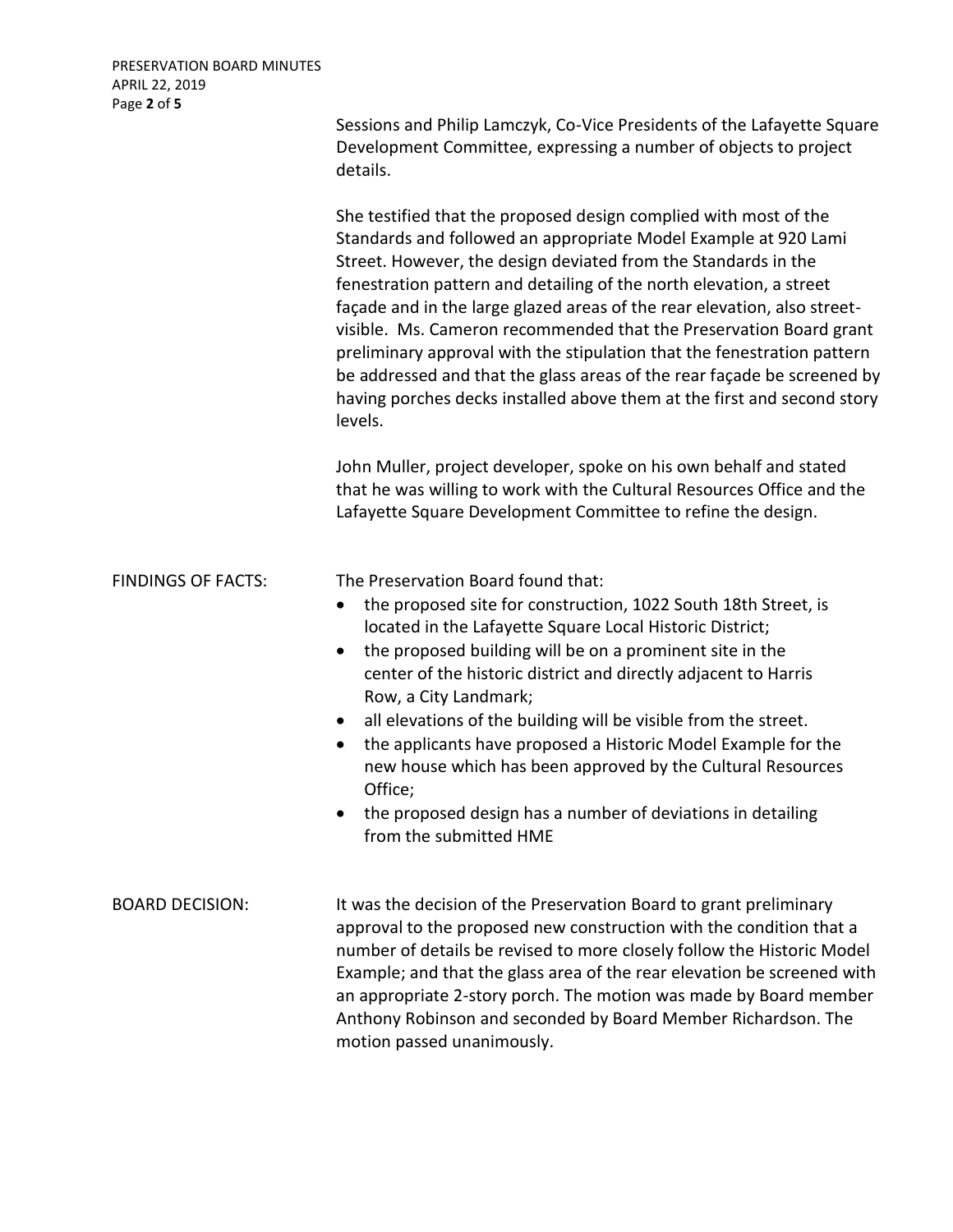PRESERVATION BOARD MINUTES APRIL 22, 2019 Page **3** of **5 B. 2019.0558 3318 LEMP AVENUE BENTON PARK HISTORIC DISTRICT** Owner/Applicant: Rubicon Corp. – Mathew Hartig RESIDENTIAL PLAN: Request to revise Preservation Board requirement for two-story single family house. PROCEEDINGS: On April 22, 2019, the Preservation Board of the City of St. Louis met, pursuant to Ordinance #64689 of the City Code, to review a request for reconsideration of a condition placed by the Preservation Board on its preliminary approval of the construction of new single-family house at 3318 Lemp Avenue, located in the Benton Park Local and National Register Historic District. The application was submitted by the Mathew Hartig, representative of the developer, Rubicon Corporation. Board members Richard Callow (Chair), Randy Vines, Melanie Fathman, Dave Visintainer, David Richardson, Michael Killeen and Anthony Robinson were present for the testimony for this agenda item. Jan Cameron of the Cultural Resources Office made a presentation that examined the sections of City Ordinance #67175, which sets forth the standards for new construction in the Benton Park Historic District. She testified that the Preservation Board had previously granted Preliminary Approval to the design with the stipulation that both side elevations would be brick, and the applicant was asking permission to revise the design to 25-foot returns. Ms. Cameron displayed photos of the site and context, and noted that the side elevations of the new house, because of the width of the side yards, would be street-visible. She recommended that the Preservation Board sustain its original condition. Mathew Hartig, representative of the developer, spoke on his own behalf. He contended that to increase the amount of brick would endanger the viability of the project. He estimated that it would some \$25,000 to the project. In response to an inquiry from Board Member Killeen, Mr. Hartig stated that he no estimates to submit at this time. Mr. Hartig stated that the 25-foot return would be similar to that approved for the new construction at 3310 Lemp, also by Rubicon. FINDINGS OF FACTS: The Preservation Board found that: • the proposed site for construction, 3318 Lemp Avenue, is located in the Benton Park Local Historic District; • the revised design complies generally with most of the historic districts standards for new construction;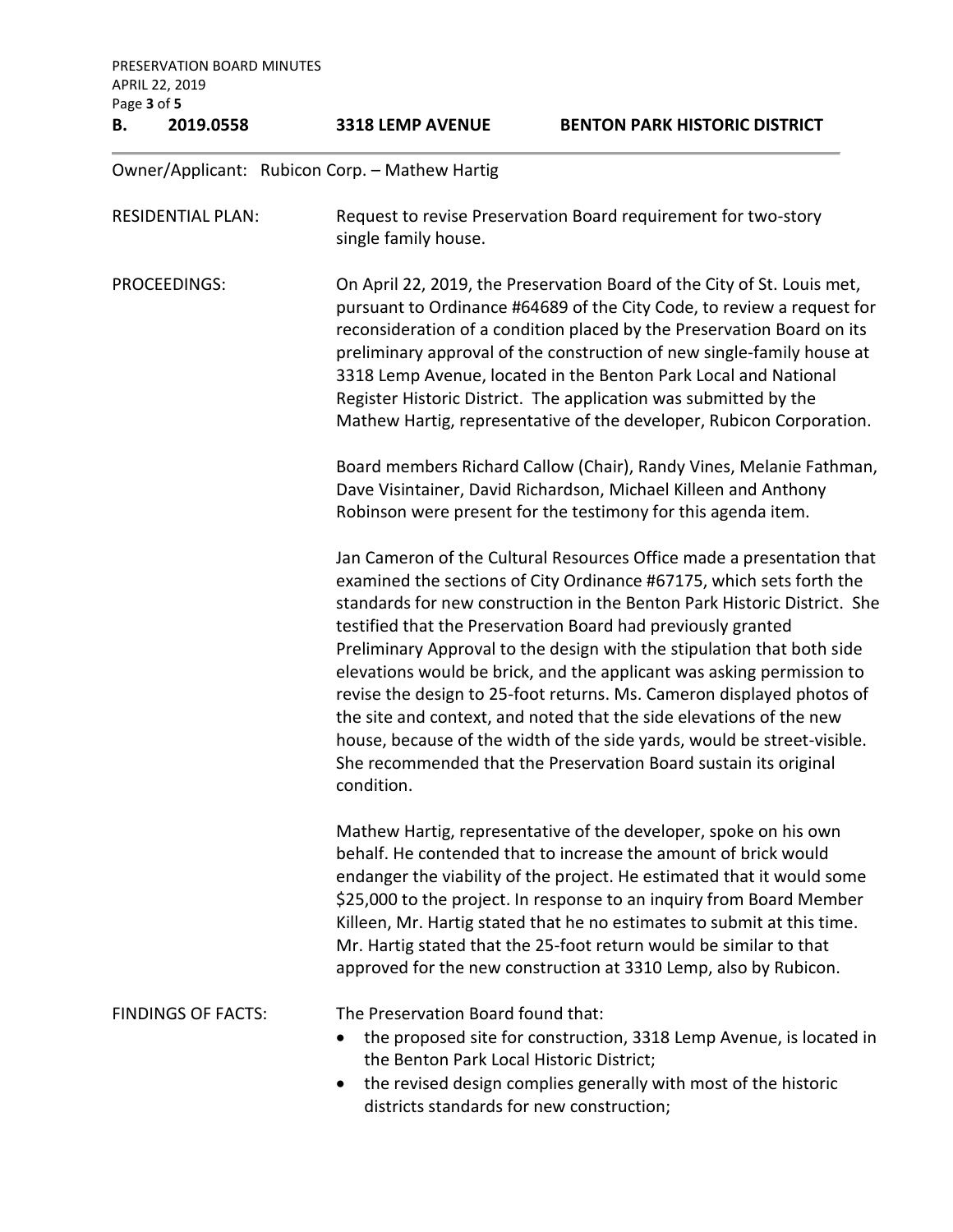| PRESERVATION BOARD MINUTES<br>APRIL 22, 2019<br>Page 4 of 5 |                                                                                                                                                                                                                                                                                                      |                                                                                                                                                                                                                                                                                                                                                                                                                                                                                                                                                         |  |
|-------------------------------------------------------------|------------------------------------------------------------------------------------------------------------------------------------------------------------------------------------------------------------------------------------------------------------------------------------------------------|---------------------------------------------------------------------------------------------------------------------------------------------------------------------------------------------------------------------------------------------------------------------------------------------------------------------------------------------------------------------------------------------------------------------------------------------------------------------------------------------------------------------------------------------------------|--|
|                                                             | $\bullet$<br>predominantly sided.                                                                                                                                                                                                                                                                    | the revised design does not comply with the standards for exterior<br>materials, as the side elevations, highly visible, will be                                                                                                                                                                                                                                                                                                                                                                                                                        |  |
| <b>BOARD DECISION:</b>                                      | It was the decision of the Preservation Board to sustain the original<br>condition of preliminary approval and that no condition will be<br>modified at this time. The motion was made by Board member Michael<br>Killeen and seconded by Board Member Richardson. The motion passed<br>unanimously. |                                                                                                                                                                                                                                                                                                                                                                                                                                                                                                                                                         |  |
| 2019.0584<br>C.                                             | 2300 LASALLE ST                                                                                                                                                                                                                                                                                      | LAFAYETTE SQUARE HISTORIC DIST.                                                                                                                                                                                                                                                                                                                                                                                                                                                                                                                         |  |
| Owner/Applicant: LJA LLC                                    |                                                                                                                                                                                                                                                                                                      |                                                                                                                                                                                                                                                                                                                                                                                                                                                                                                                                                         |  |
| <b>RESIDENTIAL PLAN:</b>                                    | Preliminary review to construct a five-story mixed use building.                                                                                                                                                                                                                                     |                                                                                                                                                                                                                                                                                                                                                                                                                                                                                                                                                         |  |
| <b>PROCEEDINGS:</b>                                         | the architecture firm, Killeen Studio Architects.<br>himself.                                                                                                                                                                                                                                        | On April 22, 2018, the Preservation Board of the City of St. Louis<br>met, pursuant to Ordinance #64689 of the City Code, to consider<br>a preliminary review application to construct a five story, mixed-<br>use building, located in the Lafayette Square Historic District. The<br>application was submitted by the David Lisinski, representative of<br>Board members Richard Callow (Chair), Randy Vines, Melanie<br>Fathman, Dave Visintainer, and Anthony Robinson were present<br>for the testimony for this agenda item. Mike Killeen recused |  |
|                                                             | Dan Krasnoff of the Cultural Resources Office made a<br>Square Design Standards had been revised.                                                                                                                                                                                                    | presentation that examined the sections of City Ordinance<br>#70926, which sets forth the standards for new construction in<br>the Lafayette Square Historic District. He said this was the first<br>project considered by the Preservation Board since the Lafayette                                                                                                                                                                                                                                                                                   |  |
|                                                             | <b>Cultural Resources Office staff.</b>                                                                                                                                                                                                                                                              | Mr. Krasnoff recommended that the Preservation Board grant<br>preliminary approval to the proposed mixed-use project with the<br>stipulation final design details are determined in consultation with                                                                                                                                                                                                                                                                                                                                                   |  |
|                                                             | Christine Ingrassia.                                                                                                                                                                                                                                                                                 | He submitted into the record elevations of the project and<br>indicated support for the project from the 6 <sup>th</sup> Ward Alderwoman                                                                                                                                                                                                                                                                                                                                                                                                                |  |